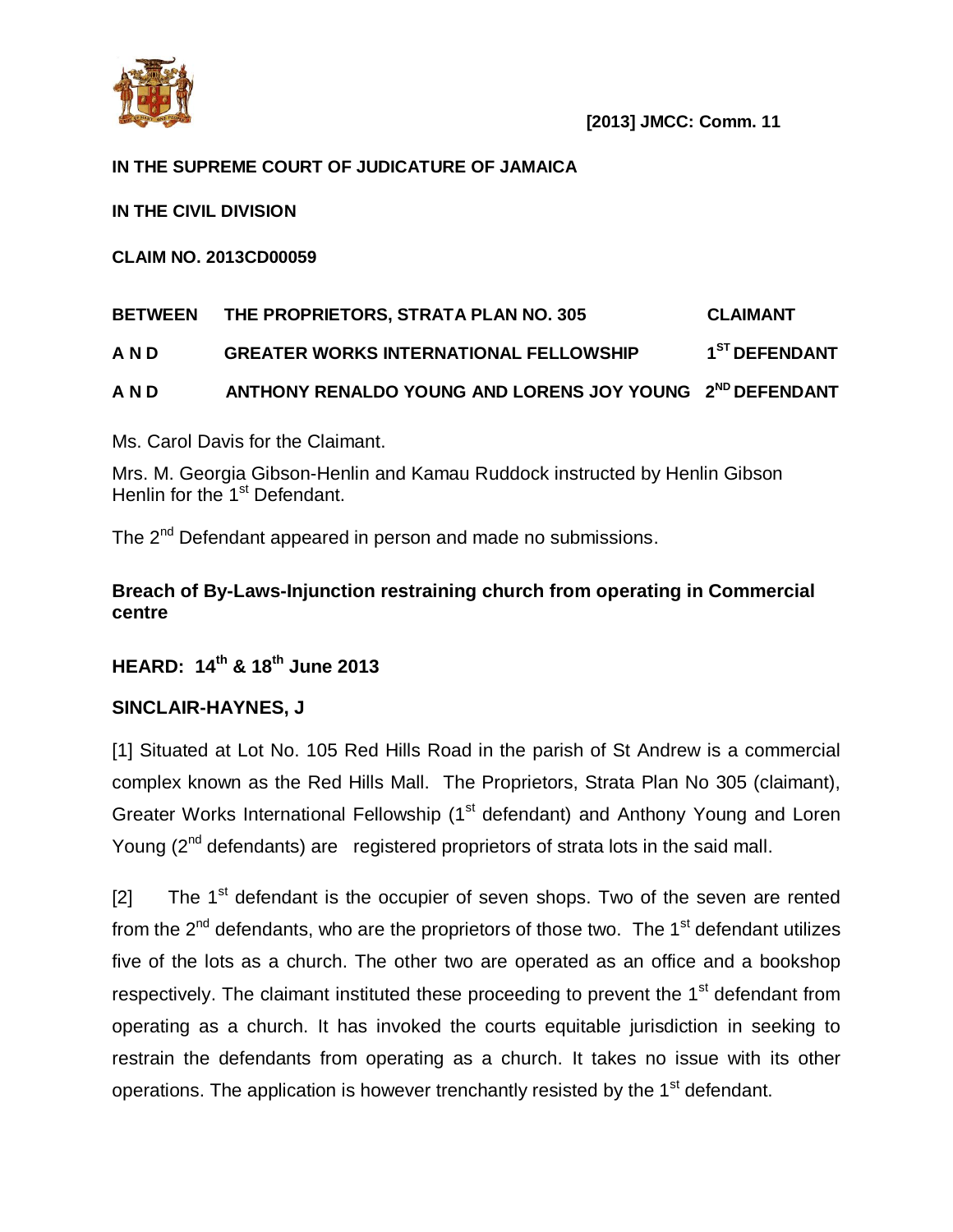# **The Claimant's Claim**

[3] It is the claimant's claim that the defendants are in contravention of the by-laws of Strata Corporation 305, which prohibit:

- (a) the use of the mall as a church;
- (b) the use of the strata lots in a manner or purpose which causes a nuisance to the persons who occupy the other lots;
- (c) the making of noise and playing of music in a manner which disturbs the other proprietors or their guests; and
- (d) the use of the common property in a manner which interferes with the use and enjoyment of the proprietors or their guests

[4] The claimant also complains that the use of lots number 24, 27, 28, 29 and 30 as a church is hampering the commercial activities of the other members of the strata corporation who operate businesses. The operation of the Strata Lots as a church has caused great inconvenience and loss to the claimant, and unreasonably interferes with the use and enjoyment of the property by other proprietors. The claimant seeks damages for breach of covenant and an injunction restraining the defendant, their servants or agents from operating the strata lots as a church.

# **The 1 st defendants' averments in opposition to the application for injunction**

[5] It is the evidence of Ms. Annmarie Taylor, a member of the executive of the  $1<sup>st</sup>$ defendant that the claimant was always aware that the 1<sup>st</sup> defendant intended to operate as a church. According to her, it was disclosed to Mr. Eaton Gabbidon, the then strata manager at the time of purchase in December 2005, that the lots were being acquired for use as a church. The lots have been so utilized since January or February 2006 without objection. Two other lots were purchased by the  $1<sup>st</sup>$  defendant in 2008. These, together with the other lots rented, have since been used as a place of worship. It is also her evidence that the use of the other shops as an office and a bookshop is merely incidental to the  $1<sup>st</sup>$  defendant's primary use of the premises for religious worship.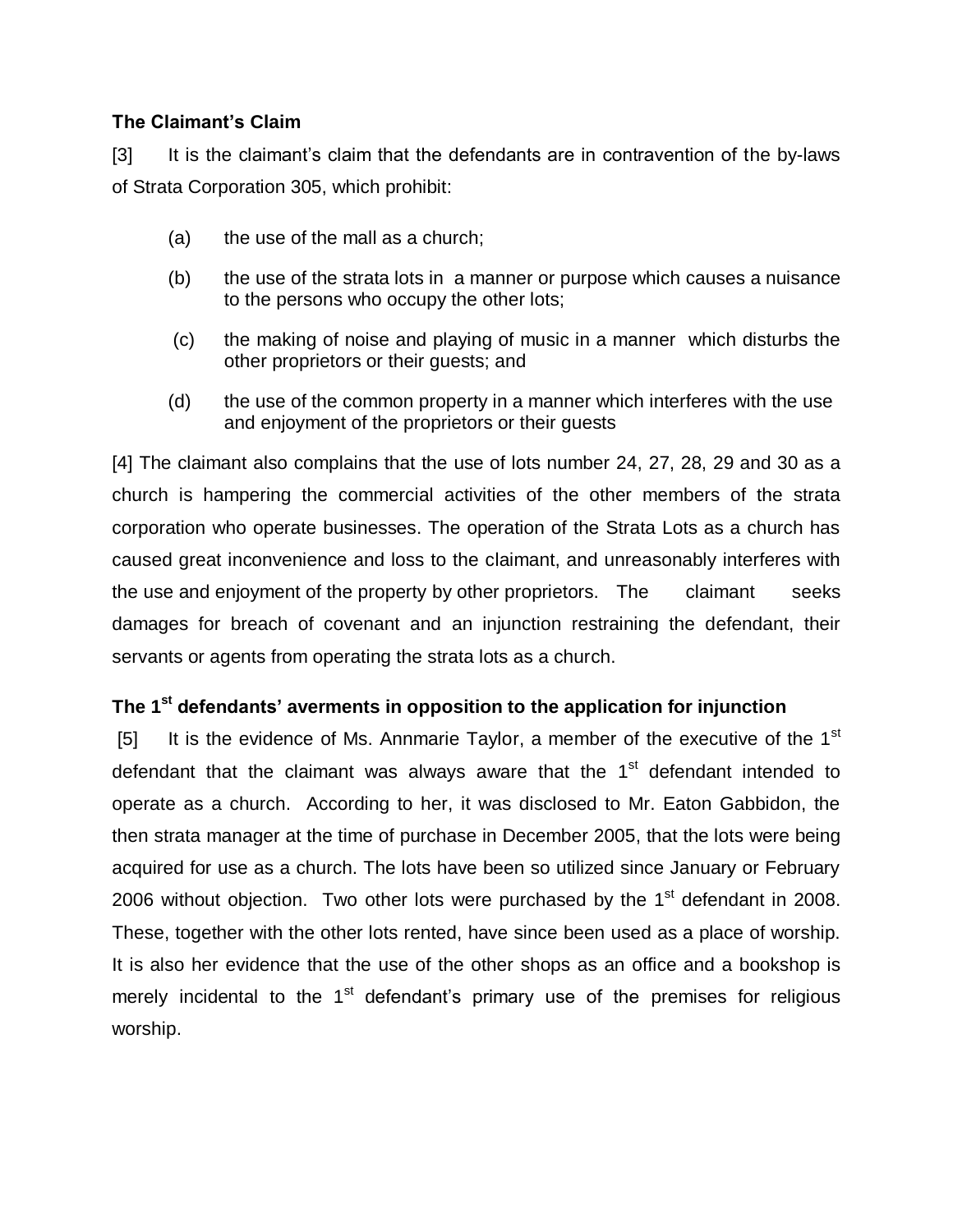[6] She further avers that the  $1<sup>st</sup>$  defendant is not the only church that has operated at the location with the knowledge and approval of the Claimant. Lots 29 and 30 were previously rented to the Universal Church of Christ and were used as a church. According to her the 1<sup>st</sup> defendant has sound-proofed the lots which are used as the church to reduce the noise and interference with the other proprietors.

[7] Ms Taylor's evidence is that the main issue is with parking and not the fact that it uses the premises for religious worship. She insists that there have been no oral complaints concerning its operations as a church. There have been discussions regarding parking issues with the proprietors of the pharmacy and the supermarket and the 1st defendant has on several occasions sought to resolve the parking issue with the claimant.

[9] It is also her evidence that the claimant has further acquiesced in the use of the premises as church because since 2005/2006 the claimant collected and accepted maintenance fees from the 1<sup>st</sup> defendant in accordance with the Strata Titles Act. The claimant's executive also sought further contributions from the first defendant for the repair of the mall with which request the first defendant readily complied.

#### **The Law**

[10] The Judicial Privy Council in the matter of **National Commercial Bank v Olint Corp Limited** which was delivered on the 28 April 2009 advised that at the interlocutory stage, the court must assess "*whether granting or withholding an injunction is likely to produce a just result."* Lord Hoffman in delivering the decision of the Board recognized that in granting an injunction the actions of the defendant and other persons are restricted. He stated the purpose of an injunction as improving the court's ability to do justice after the merits of the case have been determined at the trial. At page 5 paragraph 16, he said:

*"As the House of Lords pointed out in American Cyanamid Co v Ethicon Ltd [1975] AC 396, that means that if damages will be an adequate remedy for the plaintiff, there are no grounds for interference with the defendant's freedom of action by the grant of an injunction. Likewise, if there is a serious issue to be tried and the plaintiff could be prejudiced by*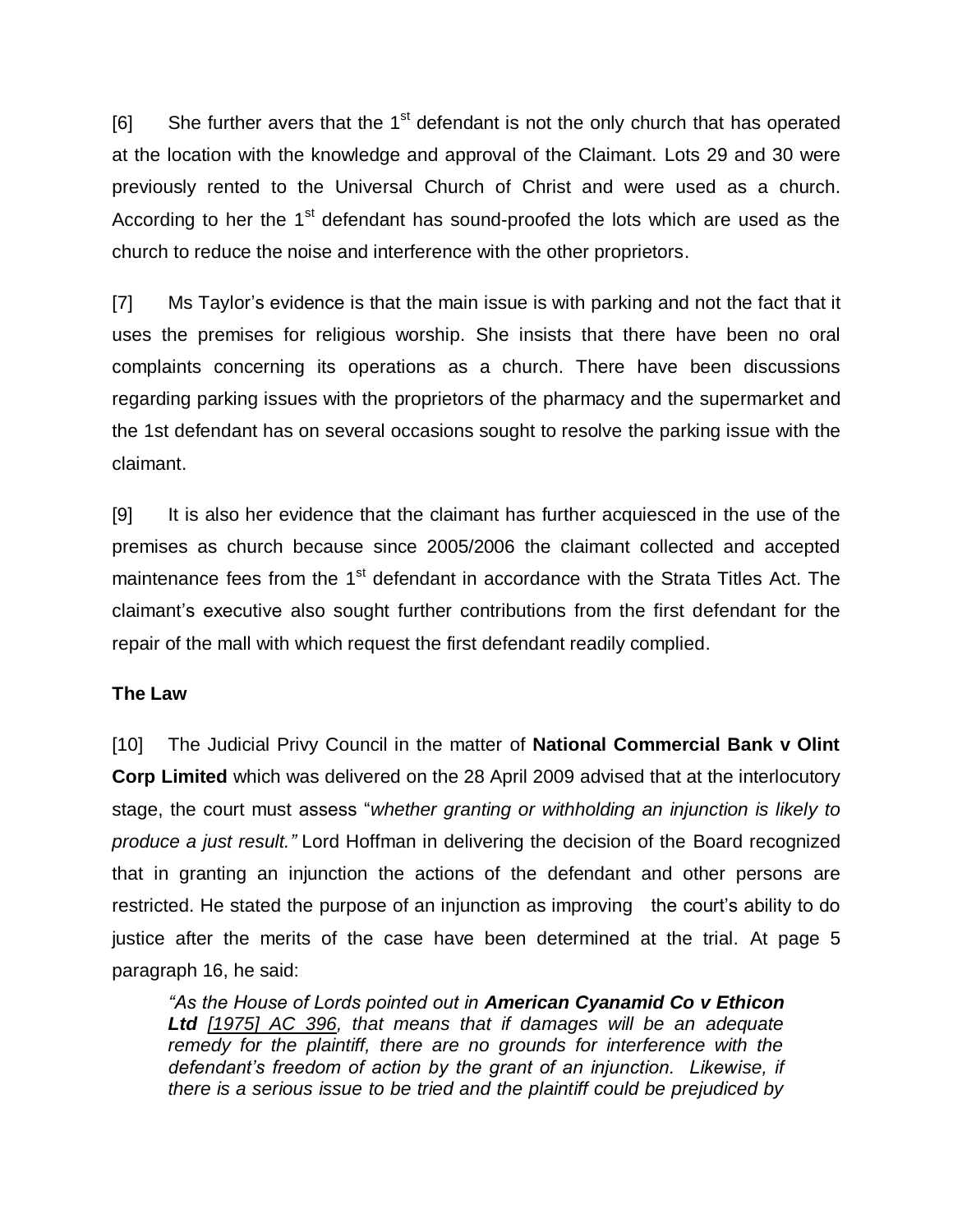*the acts or omissions of the defendant pending trial and the crossundertaking in damages would provide the defendant with an adequate remedy if it turns out that his freedom of action should not have been restrained, then an injunction should ordinarily be granted.*

*In practice, however, it is often hard to tell whether either damages or the cross-undertaking will be an adequate remedy and the court has to engage in trying to predict whether granting or withholding an injunction is more or less likely to cause irremediable prejudice (and to what extent) if it turns out that the injunction should not have been granted or withheld, as the case may be. The basic principle is that the court should take whichever course seems likely to cause the least irremediable prejudice to one party or the other. This is an assessment in which, as Lord Diplock said in the American Cyanamid case [1975] AC 396, 408:*

*"It would be unwise to attempt even to list all the various matters which may need to be taken into consideration in deciding where the balance lies, let alone to suggest the relative weight to be attached to them."*

*Among the matters which the court may take into account are the prejudice which the plaintiff may suffer if no injunction is granted or the defendant may suffer if it is; the likelihood of such prejudice actually occurring; the extent to which it may be compensated by an award of damages or enforcement of the cross-undertaking; the likelihood of either party being able to satisfy such an award; and the likelihood that the injunction will turn out to have been wrongly granted or withheld, that is to say, the court's opinion of the relative strength of the parties' cases.*

[11] The principles enunciated by the English Court of Appeal in **Vefa Ibrahim Araci v Kieren Fallon** [2011] EWCA Civ 668 are pertinent in light of the facts of this case. At paragraph 33 of that case, Lord Justice Jackson outlined four propositions which the judge at first instance had distilled from Treitel on the Law of Contract (12<sup>th</sup> edition, 2007) as the considerations necessary in the exercise of its discretion whether or not to grant an injunction. The Court of Appeal found no fault with them. Jackson LJ stated them as follows*:*

> *"1. First, where there is a negative stipulation, breach may be restrained by injunction, as a matter of course, to restrain future breaches. It applies only to prohibitory injunctions and that is this case.*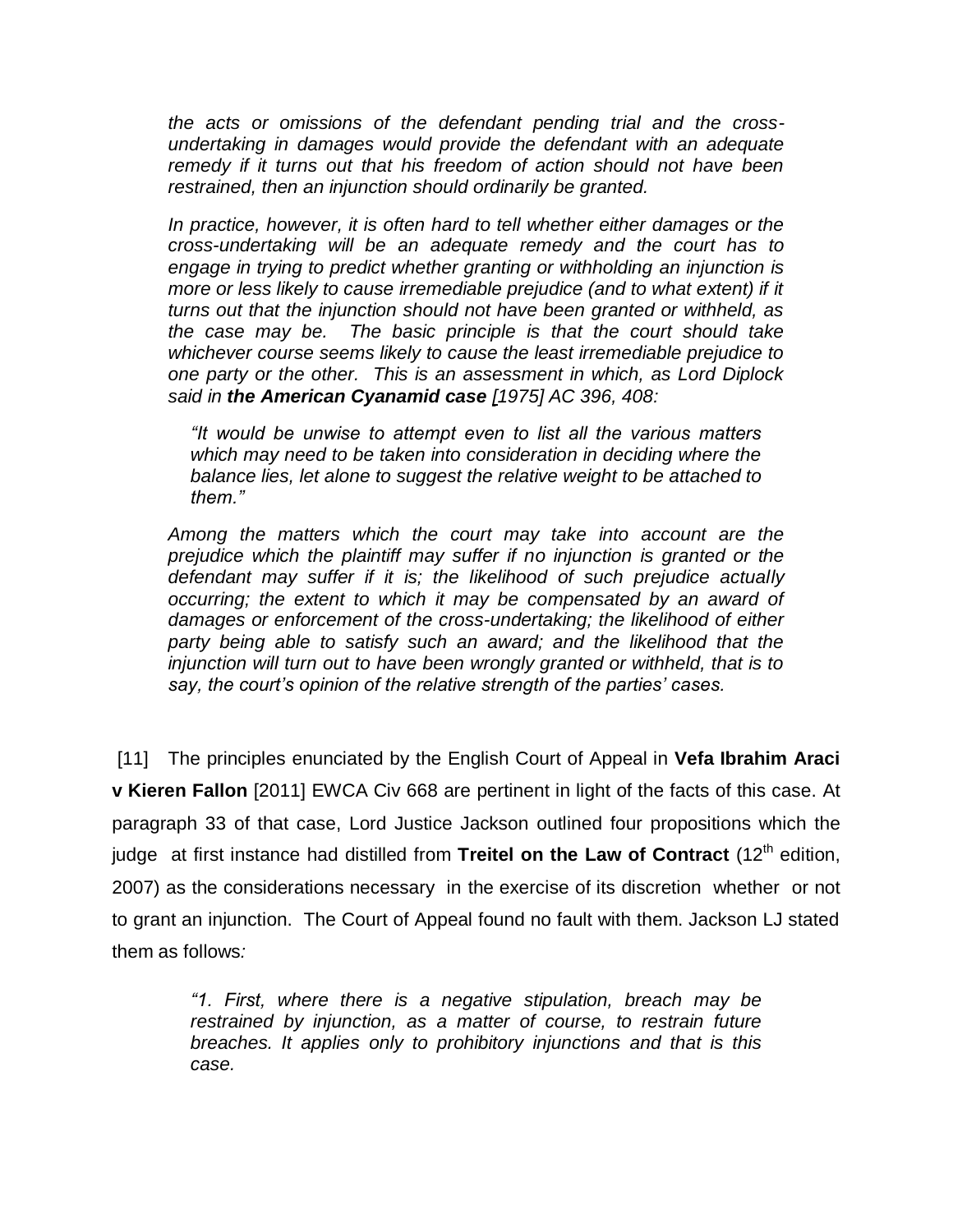*2. Secondly, the balance of convenience test applies to applications for interim injunctions, except where there is a clear or uncontested breach of a covenant not to do a particular thing. In my judgment, that also applies here.*

*3. Third, where the granting of the injunction amounts in substance to a final determination at the interim stage, the court will take into account the strengths and weaknesses of the respective cases, and the likelihood of the claimant's eventual success at the trial. I interpolate that in effect something I have already done, in examining Mr. Fallon's evidence.* 

*4. Fourth, this is all subject to discretion, an injunction being an equitable remedy. Although, I emphasize the basic rule that an injunction in the circumstances described will be normally granted as a matter of course. But injunctive relief may be refused if it is oppressive to the defendant to cause him particular hardship, although it would not be oppressive merely because burdensome or little prejudice to the claimant."*

[12] The judge at first instance in **Araci**, had refused to exercise his discretion to grant the injunction on the fourth principle. Jackson LJ accepted the above stated four principles with the qualification that where a defendant acted in breach of a negative covenant, that is, did that which he agreed not to do; there must be the existence of special circumstances for the court to refuse to exercise its discretion in favour of the claimant.

[13] Jackson LJ relied on the following two authorities (which he noted, were not cited to the judge) for the proposition that in circumstances of clear breach, in the absence of special circumstances, the judge ought not to withhold the relief:

At paragraph 36 he said :

*"In Doherty v Allman [1878] 3 App Cas 709 Lord Cairns LC enunciated the following statement of principle:*

*"If parties, for valuable consideration, with their eyes open, contract that a particular thing shall not be done, all that a court of equity has to do is to say, by way of injunction that which the parties have already said by way of covenant, that the thing shall not be done; and in such case the injunction does nothing more than give the sanction of the process of the court to that which already is the*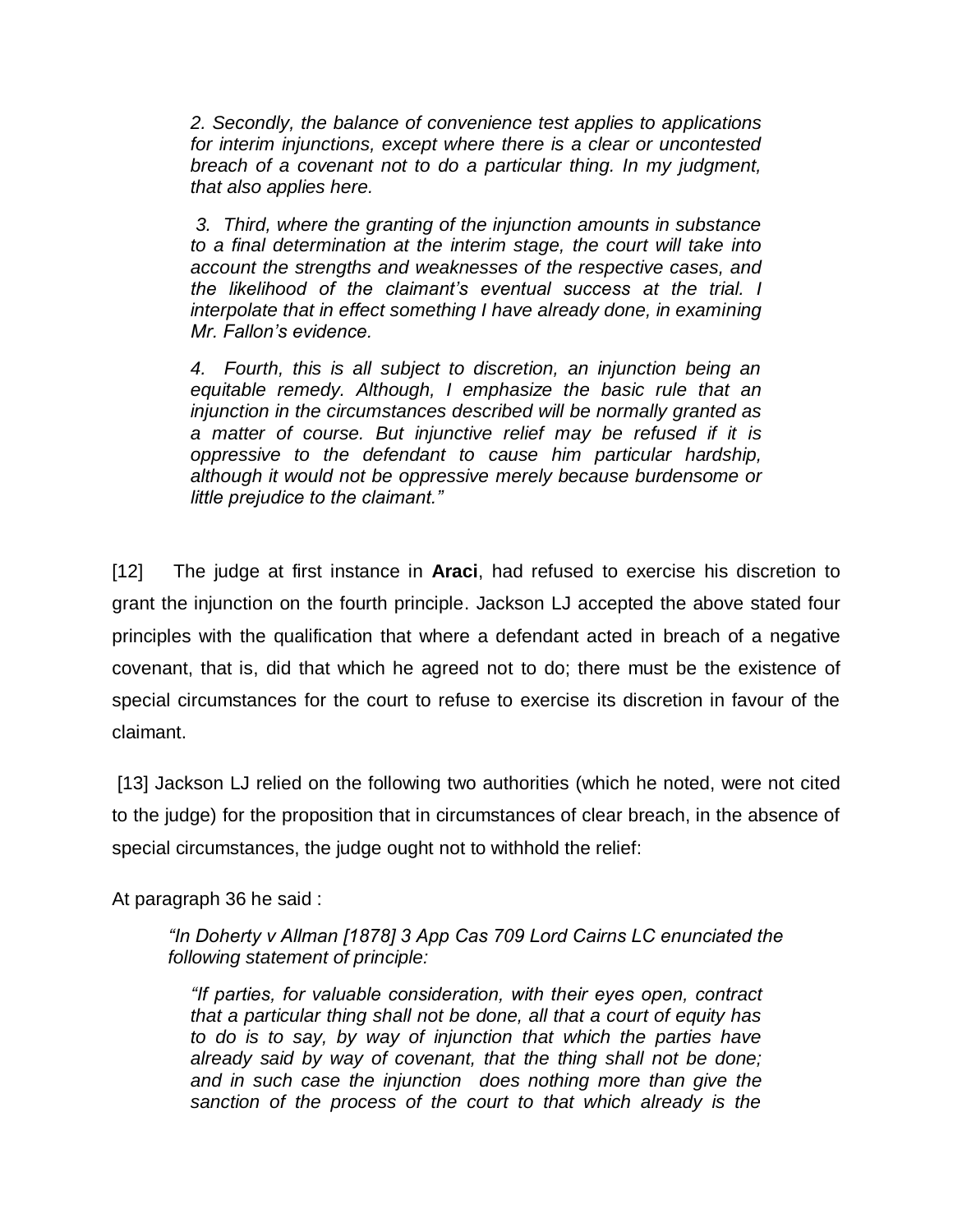*contract between the parties. It is not then a question of the balance of convenience or inconvenience, or of the amount of damage or any of any injury. It is the specific performance, by the court, of that negative bargain which the parties have made, with their eyes open, between themselves."*

*"In Hampstead and Suburban Properties Limited v Diomedous [1969] 1 Ch248 Megarry J granted an interlocutory injunction to restrain the playing of musical instruments in breach of covenant. Citing the statement of principle in Doherty, Megarry J said this:*

*"Thirdly, there is Doherty v Allman. I accept, of course, that Lord Cairns' words were uttered in a case where what was in issue was a perpetual injunction and not an interlocutory injunction. Indeed, the words seem to be obiter, for no negative covenant was present in that case. But these considerations do not preclude the words from having any weight or cogency in relation to an interlocutory injunction. Where there is a plain and uncontested breach of a clear covenant not to do a particular thing, and the covenantor promptly begins to do what he has promised not to do, then in the absence of special circumstances it seems to me that the sooner he is compelled to keep his promise the better. In such a case I do not think that the enforceability of the defendant's obligation falls into two stages, so that between the issue of the writ and the trial the defendant will be enjoined only if that is dictated by the balance of convenience and so on, and not until the trial will Lord Cairns' statement come into its own. Indeed, Lord Cairns' express reference to "the balance of convenience or inconvenience" suggests that he had not forgotten interlocutory injunctions. I see no reason for allowing a covenantor who stands in clear breach of an express prohibition to have a holiday from the enforcement of his obligation until the trial. It may be that there is no direct authority on this point; certainly none has been cited. If so, it is high time that there was such authority; and now there is."*

[14] In the instant case, the use of the shopping centre is regulated by by-laws. Section 9 (1) (5) of the **Registration (Strata Titles)** Act states:

- *(1) Subject to the provisions of this Act the control, management, administration use and enjoyment of the Strata lots and the common property contained in every registered strata plan shall be regulated by by-laws.*
- *(2) The by-laws shall include-*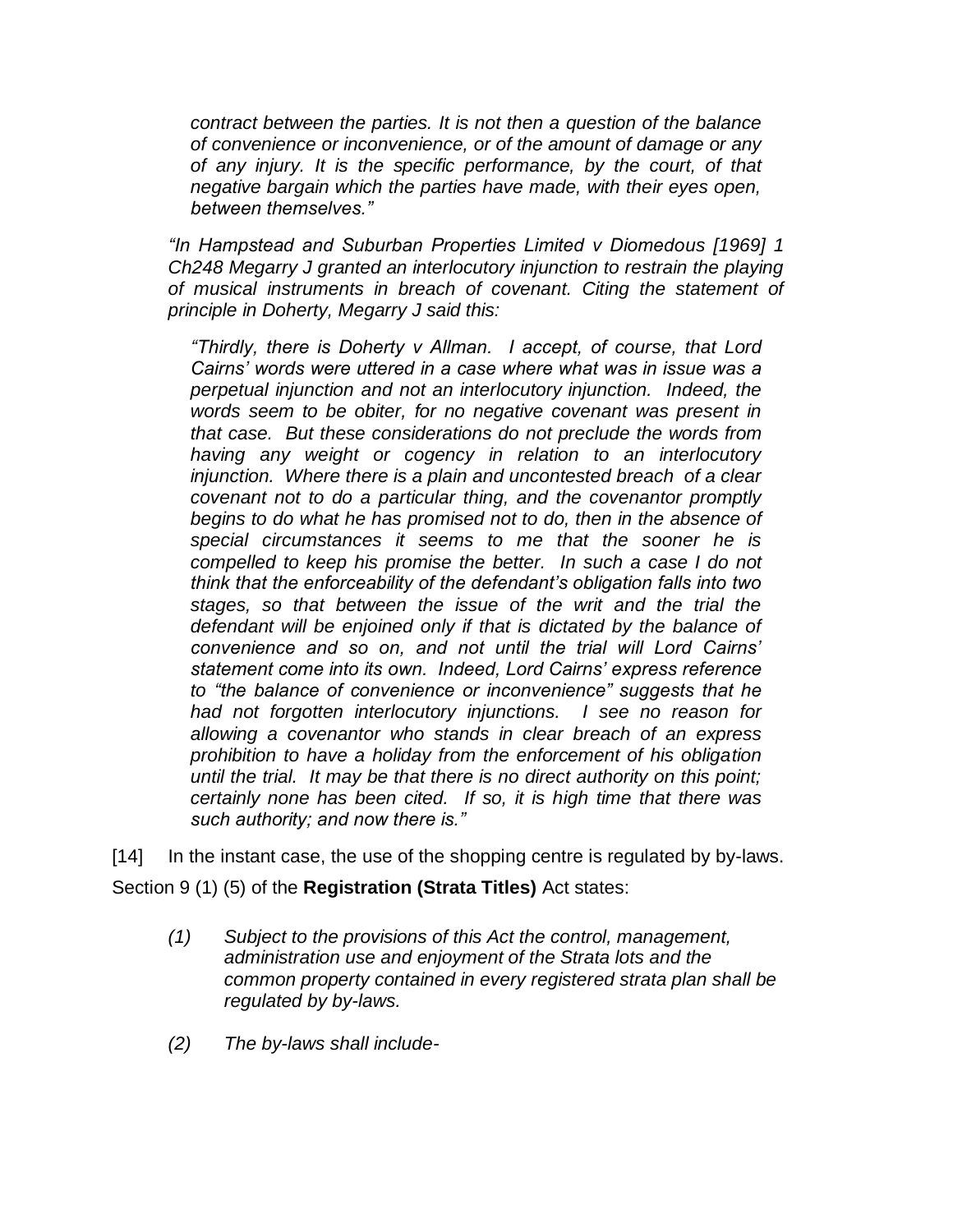- *(a) The by-laws set forth in the First Schedule, which shall not be amended or varied except by a resolution passed by at least seventy-five percent of the proprietors;*
- *(b) The by-laws set forth in the Second Schedule, which may be amended or varied by the corporation.*

*The By-Laws for the time being in force shall bind the corporation and proprietors to the same extent as if such by-laws had respectively been signed and sealed by the corporation and each proprietor and contained covenants on the part of the corporation with each proprietor with every other proprietor and with the corporation to observe and perform all the provisions of the by-laws."* 

[15] Pursuant to Section 9 of the **Registration (Strata Titles) Act**, the Proprietors Strata Plan No. 305 unanimously passed the following Resolution:-

*"That the By-Laws contained in pages annexed to this Resolution be adopted by the Proprietors Strata Plan No. 305 in substitution for the By-Laws contained in the First and Second Schedules to the Registration (Strata Titles) Act which came into force upon the registration of Strata Plan No. 305 in the Office of Titles on the day of 19 and that the said By-Laws annexed hereto be lodged in the Office of Titles for registration."*

[16] The third schedule of the By-Laws of the Proprietors, Strata Plan 305 No states:

- *1. A Proprietor shall :*
	- *(d) Use and enjoy the common property in such a manner as not unreasonably to interfere with the use and enjoyment thereof by other proprietors or their families or visitors;*
	- *(c) Not use his strata lot or permit it to be used in such a manner or for such purpose as shall cause a nuisance or hazard to the occupier of any other strata lot (whether a proprietor or not) or the family of such occupier;*

[17] Paragraph 2 of the third schedule reads:

- *2. A Proprietor shall not:*
	- *(a) Utilize his Strata Lot for any purpose other than as offices or shops.*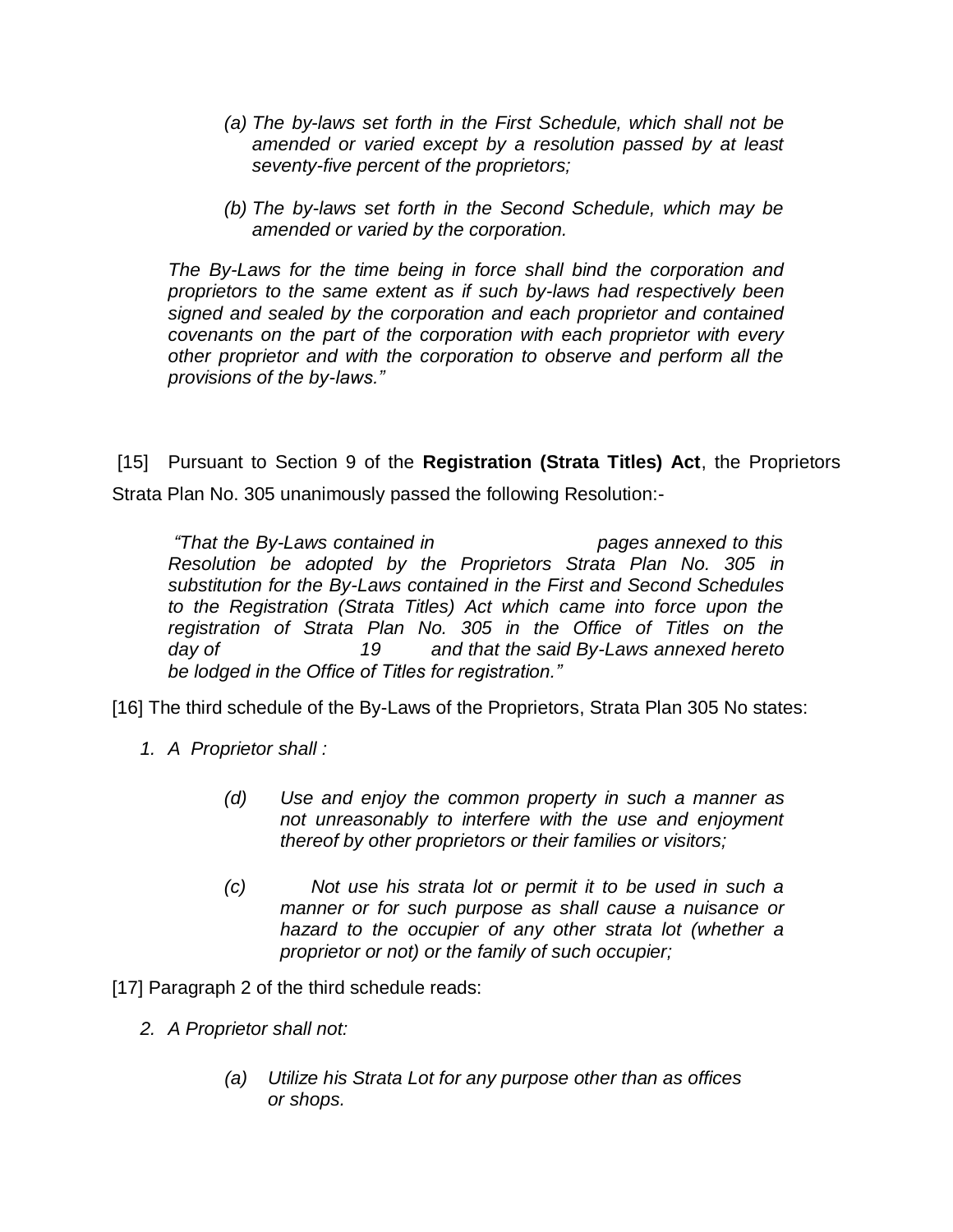*(e) Make such noises or use musical instruments, radios, televisions, and amplifiers in such a manner so as to disturb other proprietors, residents or guests in the building*.

# [18] The **Registration (Strata Title) Act** states:

- *(5) No amendment or variation of any by-law shall have effect until the corporation has lodged with the Registrar of Titles a notification thereof in such form as may be prescribed and until the Registrar of Titles notifies the corporation that he has made reference thereto on the relevant registered strata plan.*
- *(6) The corporation shall on the application of a proprietor or any person authorized in writing by him make available for inspection the by-laws for the time being in force.*

The by-laws were unanimously passed and duly registered in accordance with section 5 of the **Registration (Strata Title) Act** and contain negative stipulations against the utilizing of the shops as a church, making such noise as to disturb, and causing a nuisance to the other occupiers of the strata.

# **Whether injunction sought is prohibitory or mandatory**

[19] In reliance on the statement of Jackson LJ in **Vefa Ibrahim Araci v Kieren Fallon**, Mrs. Gibson Henlin submits that this application is an application for a mandatory injunction which is not allowed.

#### **The Law**

A prohibitory injunction restrains a party from doing an act. The purpose is to maintain the status quo whereas a mandatory injunction requires the party to "*take some new positive step or undo what he has done in the past…a mandatory order usually gives a party the whole of the relief which he claims in the writ and makes it unlikely that there will be a trial."* (per Hoffman J **Film Rover Ltd v Cannon Films Sales Ltd** 1 WLR 670,681).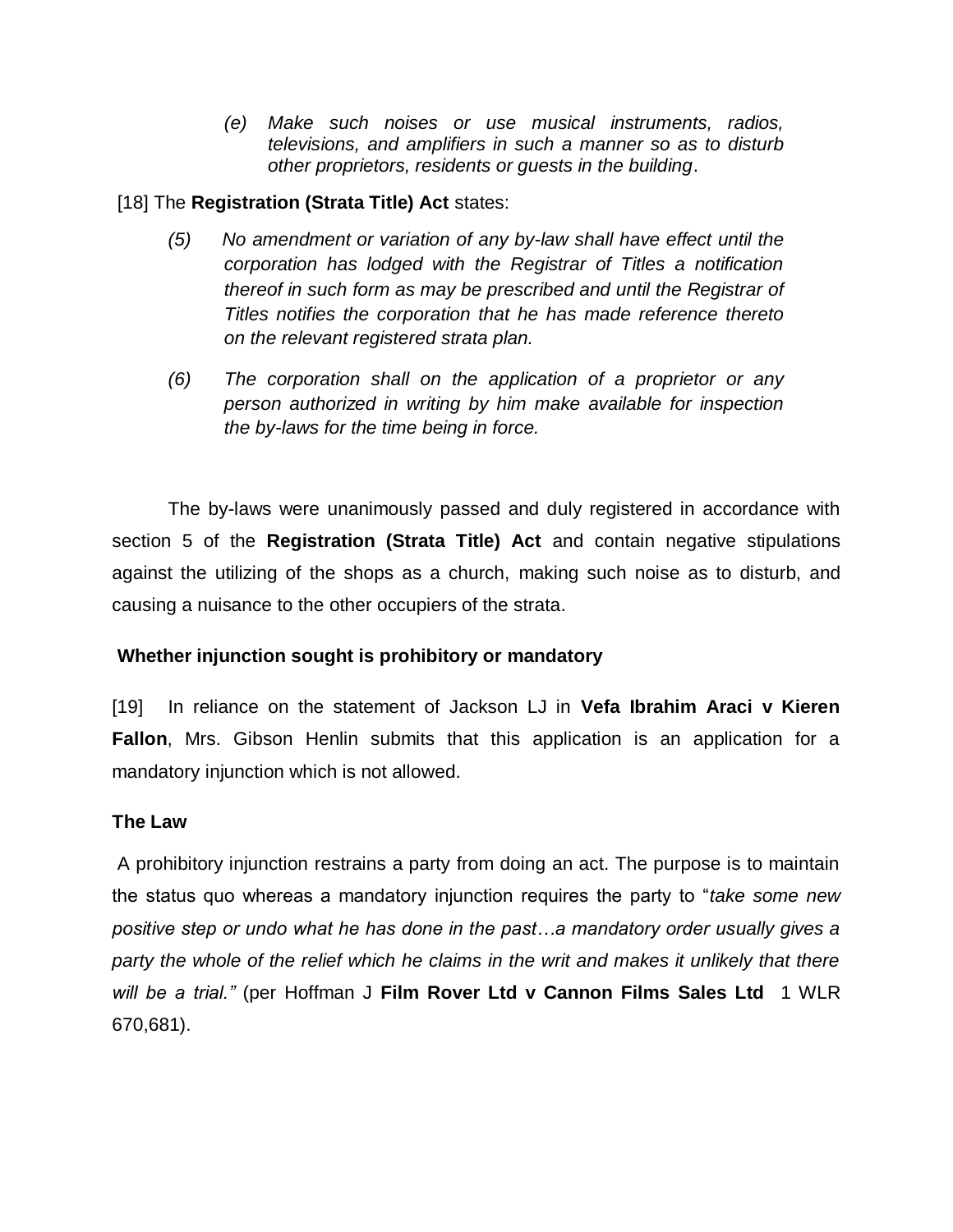#### **Ruling**

[20] It is the view of this court that this application is for a prohibitory injunction. The application is to restrain the defendants from using the shops as a church. It is an application to prevent the defendants from further breaching the by- laws thus preserving the status quo as a shopping centre.

[21] In any event, as Hoffmann LJ in **Olint,** approving the view he held in **Films Rover** pointed out that "*arguments over whether the injunction should be classified as prohibitive or mandatory are barren*." In **Films Rover Ltd. v Cannon Film Sales Ltd. (Ch. D) [1986 F. No. 1283] pp. 680 Hoffmann J** as he then was said at page 680:

 *"The principal dilemma about the grant of interlocutory injunctions, whether prohibitory or mandatory, is that there is by definition a risk that the court may make the "wrong" decision, in the sense of granting an injunction to a party who fails to establish his right at the trial ( or would fail if there was a trial) or alternatively, in failing to grant the injunction to a party who succeeds (or would succeed) at trial. A fundamental principle is therefore that the court should take whichever course appears to carry the lower risk of injustice or it should turn out to have been "wrong" in the sense I have described. The guidelines for the grant of both kinds of interlocutory injunctions are derived from this principle."* 

*The passage quoted from Megarry J. in Shepherd Homes Ltd. v Sandham [1971] Ch. 340, 351, qualified as it was by the words "in a normal case," was plainly intended as a guideline rather than an independent principle. It is another way of saying that the features which justify describing an injunction as "mandatory" will usually also have the consequence of creating a greater risk of injustice if it is granted rather than withheld at the interlocutory stage unless the court feels a "high degree of assurance" that the plaintiff would be able to establish his right at trial. I have taken the liberty of reformulating the proposition in this way in order to bring out two points. The first is to show that semantic arguments over whether the injunction as formulated can properly be classified as mandatory or prohibitory are barren.*

#### [22] In **Olin**t,Hoffman LJ

*Lord Diplock was intending to confine them to injunctions which could be described as prohibitory rather than mandatory. In both cases, the underlying principle is the same, namely, that the court should take whichever course seems likely to cause the least irremediable prejudice to one party or the other: see Lord Jauncey in R v Secretary of State for*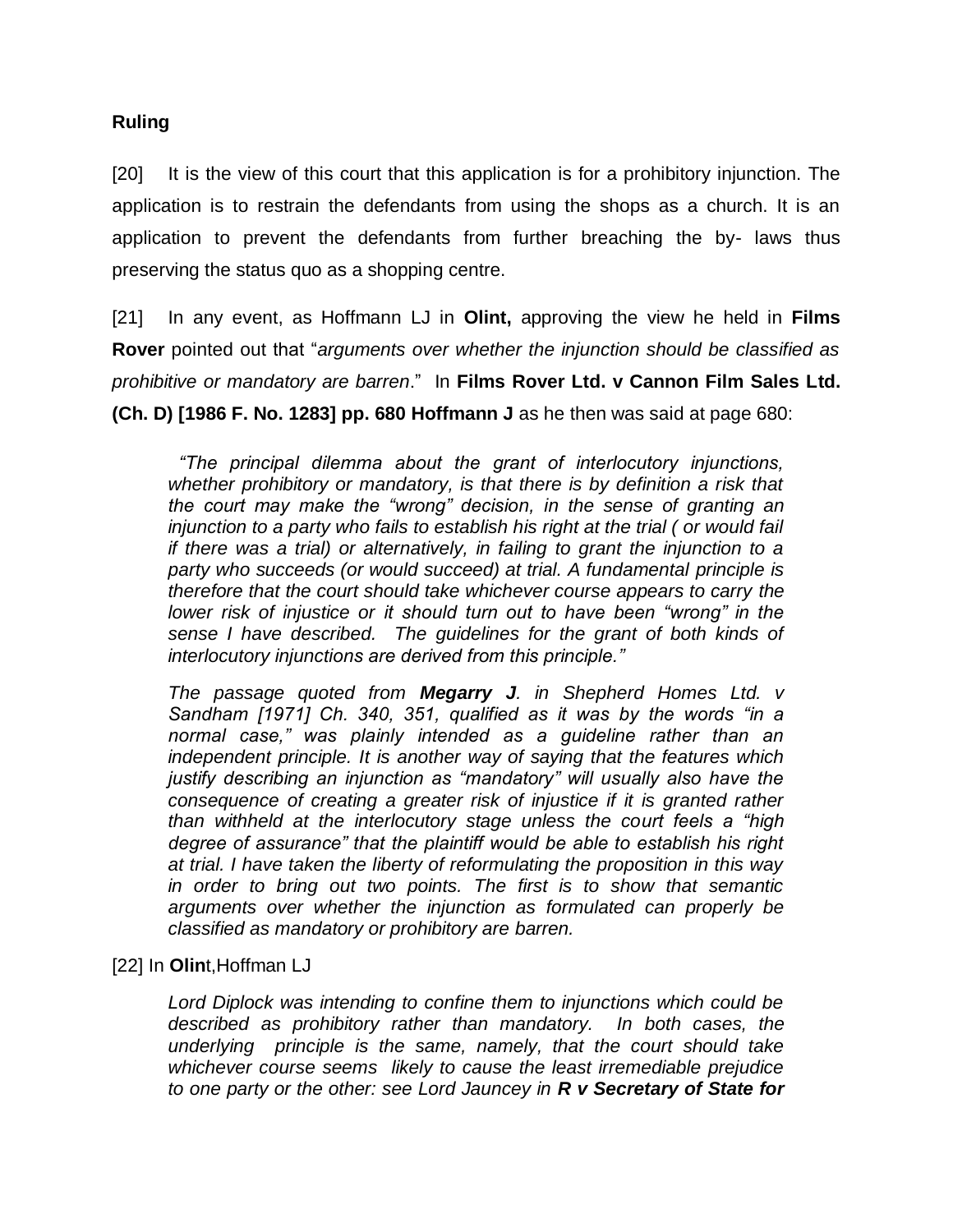*Transport, ext parte Factortame Ltd Ltd (No 2) [1991] AC 603, 682- 683. What is true is that the features which ordinarily justify describing an injunction as mandatory are often more likely to cause irremediable prejudice than in cases in which a defendant is merely prevented from taking or continuing with some course of action: see Films Rover International Ltd v Cannon Film Sales Ltd [1987] 1 WLR 670, 680. But this is no more than a generalization. What is required in each case is to examine what on the particular facts of the case the consequence of granting or withholding of the injunction is likely to be. If it appears that the injunction is likely to cause irremediable prejudice to the defendant, a court may be reluctant to grant it unless satisfied that the chances that it will turn out to have been wrongly granted are low; that is to say, that the court will feel, as Megarry J said in Shepherd Homes Ltd v Sandham* [1971] CH 340, 351, "a high degree of assurance that at the trial it will *appear that the injunction was rightly granted.*

#### **Delay**

[23] Mrs. Gibson Henlin submits that the application for an injunction ought to be refused because the claimant has led the  $1<sup>st</sup>$  defendant to believe that it had no objection to its occupation and use of the premises as a place of religious worship. She further submits that the 1<sup>st</sup> defendant has operated as a church for eight years. The claimant has only filed its application on the  $24<sup>th</sup>$  April 2013 and is now seeking to '*uproot its congregation and stop it from operating as a church"*.

[24] It is her submission that the Claimant's lack of urgency in filing the claim suggests that it should not be dealt with at an interim stage. Delay, she submits, is an important consideration in determining whether an equitable relief should be granted. She relies on Megarry's J statement in **Shepherd Homes Ltd. v Sandham**. She further submits that the existence of parallel regulatory proceedings does not provide the justification for a delay in instituting proceeding. For this proposition she relies on **AAH Pharmaceuticals Ltd and others v Pfizer Ltd and another** [2007] EWHC 565; **Osmond Hemans and Thelma Hemans v St. Andrew Developers Ltd.** [1993] 30 JLR 290; and **Gee on Commercial Injunctions.**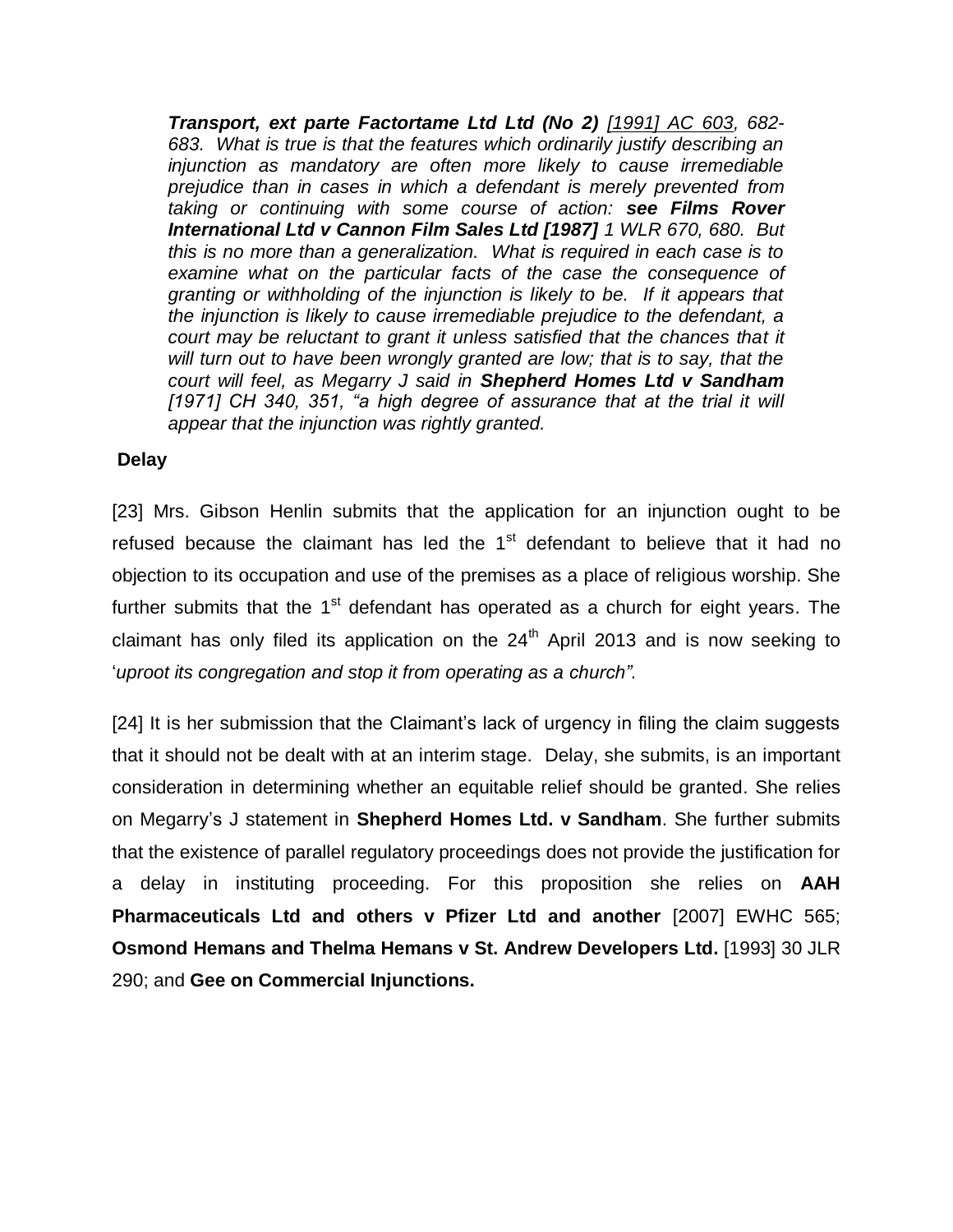#### **The evidence**

[25] Ms. Taylor's, evidence is that the claimant did not complain about the shops being used as a church until 2013, which complaint was by way of letter. There were however verbal complaints made concerning the parking issue. On behalf of the claimant, Dr. Lasisi and Mrs. Lee Hendrickson aver that the 1<sup>st</sup> defendant began its operations on a small scale and there was little cause for complaint. In 2008 two more shops were purchased by the  $1<sup>st</sup>$  defendant. They later rented three other shops. Over the years the church has grown dramatically. Several oral complaints regarding its operation as a church were made but they were ignored by the defendants.

[26] It is their evidence that from the year 2009 to the present, there have been numerous discussions between the claimant and the first defendant concerning the defendants' breaches of the By-Laws. Some of these discussions included meetings which were held at the office of the Strata Corporation of Jamaica. They further aver that Mrs. Lee-Hendrickson had written to the  $1<sup>st</sup>$  defendant in 2010 about the claimant's complaints. There were at least three very stormy meetings with the 1<sup>st</sup> defendant regarding the parking issue which arose consequent upon the  $1<sup>st</sup>$  defendant's use of the shops as a church in breach of the by-laws. In or about March 2013, the claimant again wrote to the 1<sup>st</sup> defendant with respect to its operations. In response the 1<sup>st</sup> defendant requested a meeting but the issues were not resolved at the said meeting.

[27] There has been no cross-examination of the witnesses to determine their veracity as to whether oral complaints were or were not made, that notwithstanding, Ms. Taylor admits that there have been meetings regarding the parking issue. The parking issue is directly related to use of the shops as a church in contravention of the by-laws. There is therefore much force in the claimant's position that the use of the shops as a church was discussed.

#### **The issue of acquiescence**

[28] Regarding Ms. Taylor's evidence that it was disclosed to Mr. Eaton Gabbidon, a former elected member of the Strata executive that the 1<sup>st</sup> defendant intended to utilize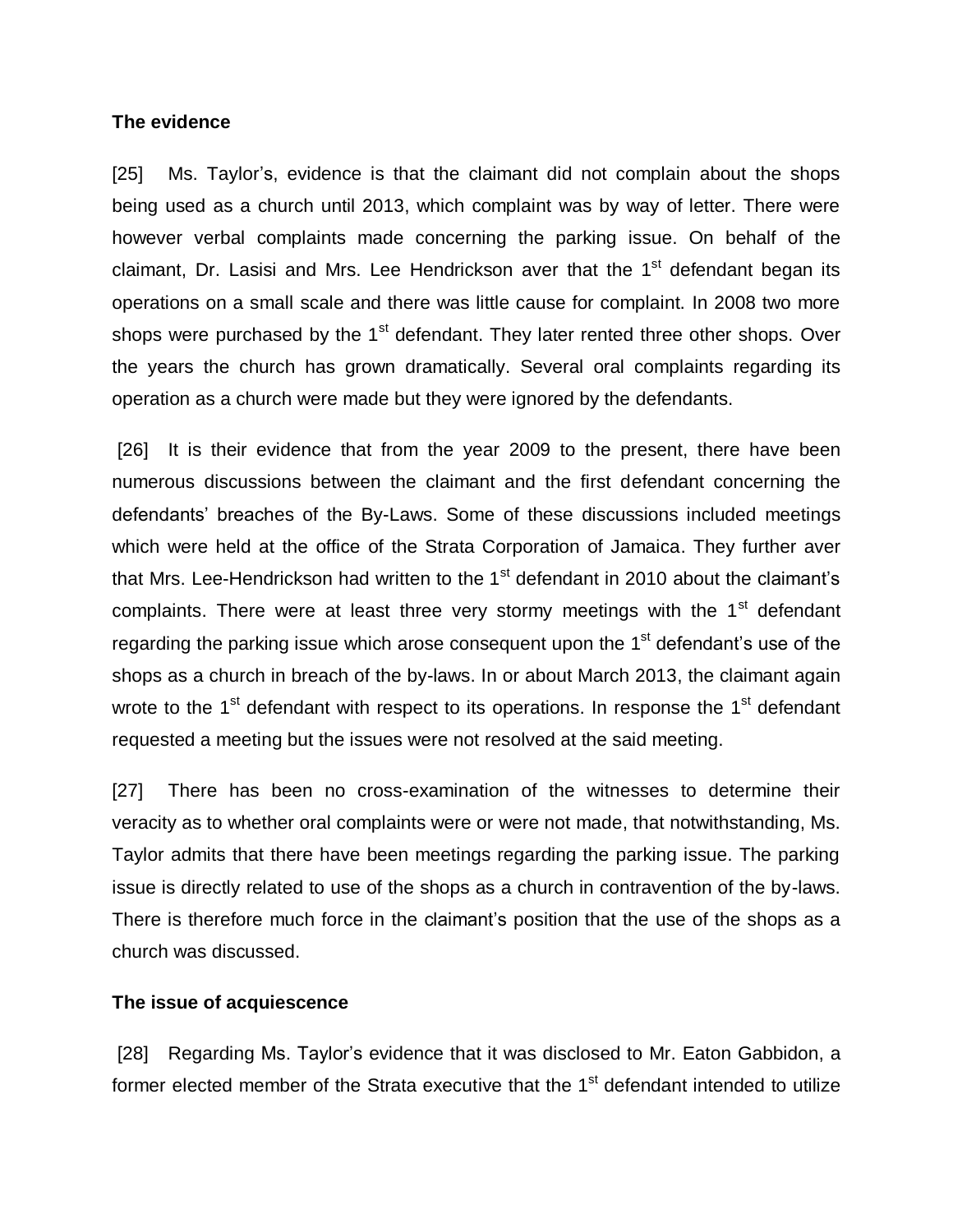the shops as a place of worship, she does not state who made the disclosure to Mr. Gabbidon or how she came by this knowledge. That person is not an affiant in this matter. The court is therefore unable to place any weight on that averment. In any event, assuming Mr. Gabbidon was in fact informed that the shops were to be used as a place of worship, his then position as manager did not permit him to consent to any breach of the by-laws. In the absence of an order of the court or the necessary permission from KSAC altering the land use, the covenant is still governs the use of the lots.

[29] She also relies on an electronic mail of 13 May 2013, addressed to the  $1<sup>st</sup>$ defendant, in which Mr. Gabbidon wrote:

*"This serves to confirm that Greater Works International Fellowship moved into Red Hills Mall in February 2006. I was the strata manager at the time and I was informed by Mr. Samuda, the former owner, that a church had bought the shops. I subsequently met the new owners on their arrival at the mall.*

This letter does not support her evidence that Mr. Gabbidon was informed that the  $1<sup>st</sup>$  defendant intended to use the lots purchased as a church.

[30] Mrs. Gibson-Henlin also submits that the fact that the claimant sold the shops to the 1st defendant with the knowledge that it was a church is evidence that the claimant has acquiesced in its use as a church. Ms Davis however contends that churches are not prevented from purchasing properties. She points out that the church now utilizes two shops as a book store and an office which are acceptable uses. I agree with the submissions of Ms. Davis. The proscription is against using the shops for any purpose other than a shop or office. A church is at liberty to buy property. Like any other entity, it must use such property it buys in accordance with the rules governing the premises.

[31] It is Ms. Taylor's further evidence that since shops 29 and 30 were formerly used by the Universal Church of God and in light of the prolonged use by the 1<sup>st</sup> Defendant of the shops as a church, 'the appropriate application is for retention of use if any.' There is no such application before this court. Such an application would have had to be made by the 1<sup>st</sup> Defendant if it desired such an order.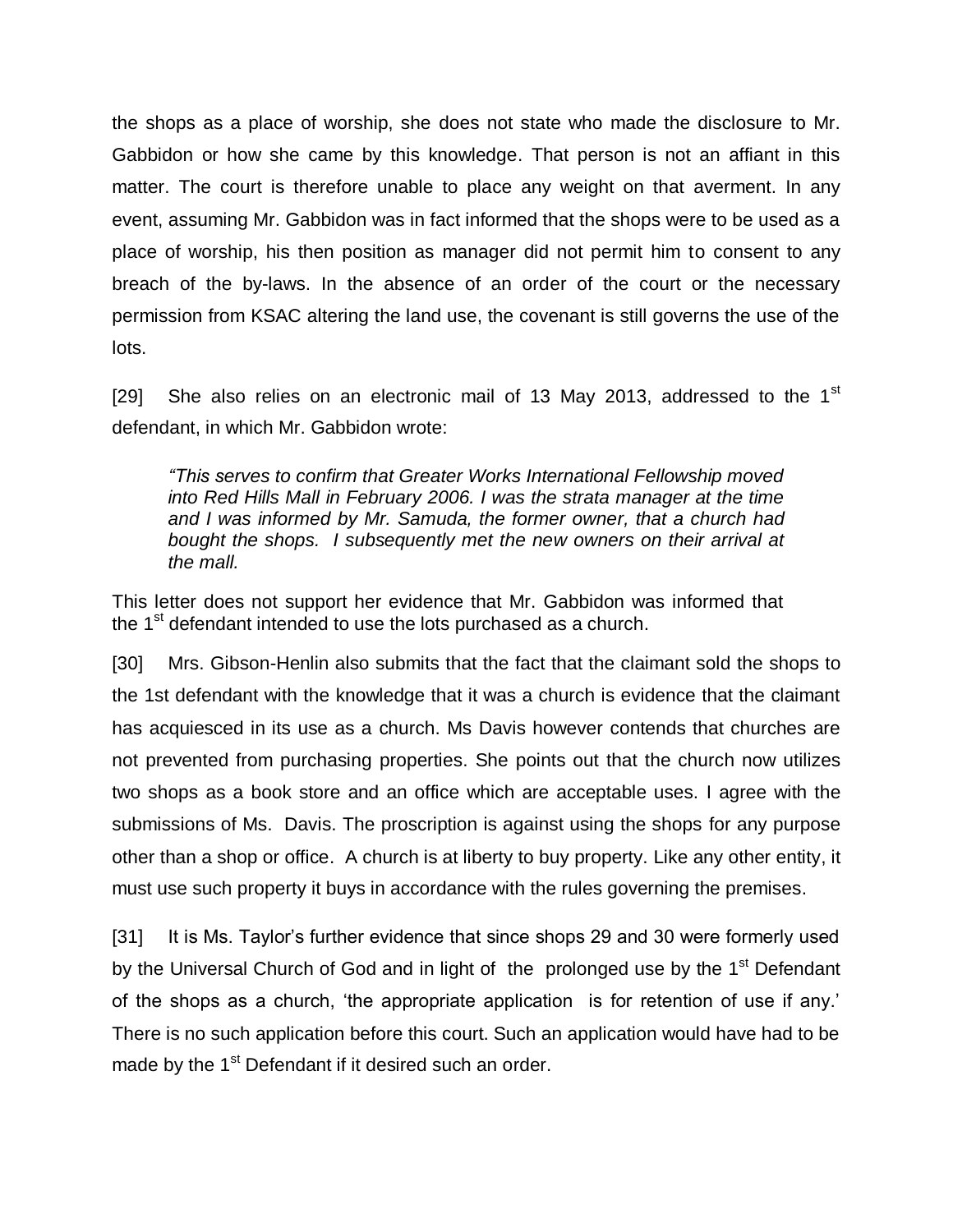#### **Payment of maintenance**

[32] It is also the evidence of Ms. Taylor that the claimant collects maintenance fees from the 1<sup>st</sup> defendant. Ms. Gibson-Henlin submits that this demonstrates that the Claimant acquiesced to the defendant utilizing the shops as a church. Reference was made to a dispute as to the method to be employed in assessing the maintenance fees. This court must again agree with the submission of Ms. Davis. The Defendants are owners of the shops. They are required by the By-Laws to pay maintenance. The fact that they are operating in breach of the by-laws does not exempt them.

[33] She complained about several irregularities, such as, delinquent members being elected to the executive committee. Those matters are however outside of the remit of this application. It is her evidence that the petition does not accurately reflect the sentiments of the strata members towards the  $1<sup>st</sup>$  defendant as some of the signatures do not match the names of the proprietors and that no company seal is affixed.

[34] Ms Taylor further depones that there are other proprietors that are in breach of By-Laws and the claimant has not pursued those proprietors. She lists the Island Grill's use of the common area as a "drive thru" for a fee and the supermarket's use of the common area for parking of its trolleys in exchange for free back up lighting of the common area. This court is of the view that those facts are not germane to these proceedings. Those persons are not in breach of by- laws which prohibit the use of the shops as a church and the loud playing of music. She also included in that list, the use of the premises by the  $1<sup>st</sup>$  Defendant as a church until the year 2013.

#### **Would damages be an adequate remedy?**

[35] In the matter of **Araci,** Jackson LJ, in dealing with the issue of damages being an adequate remedy in circumstances where a party acted in breach of a covenant, relied on **Chitty on Contracts** (30<sup>th</sup> edition, 2008) the 27<sup>th</sup> chapter. He said: "*that phrase is not entirely appropriate. The real question is whether it is just in all the circumstances."*

[36] In **Araci** the judge had held that damages would have been an adequate remedy. Jackson LJ in disagreeing said: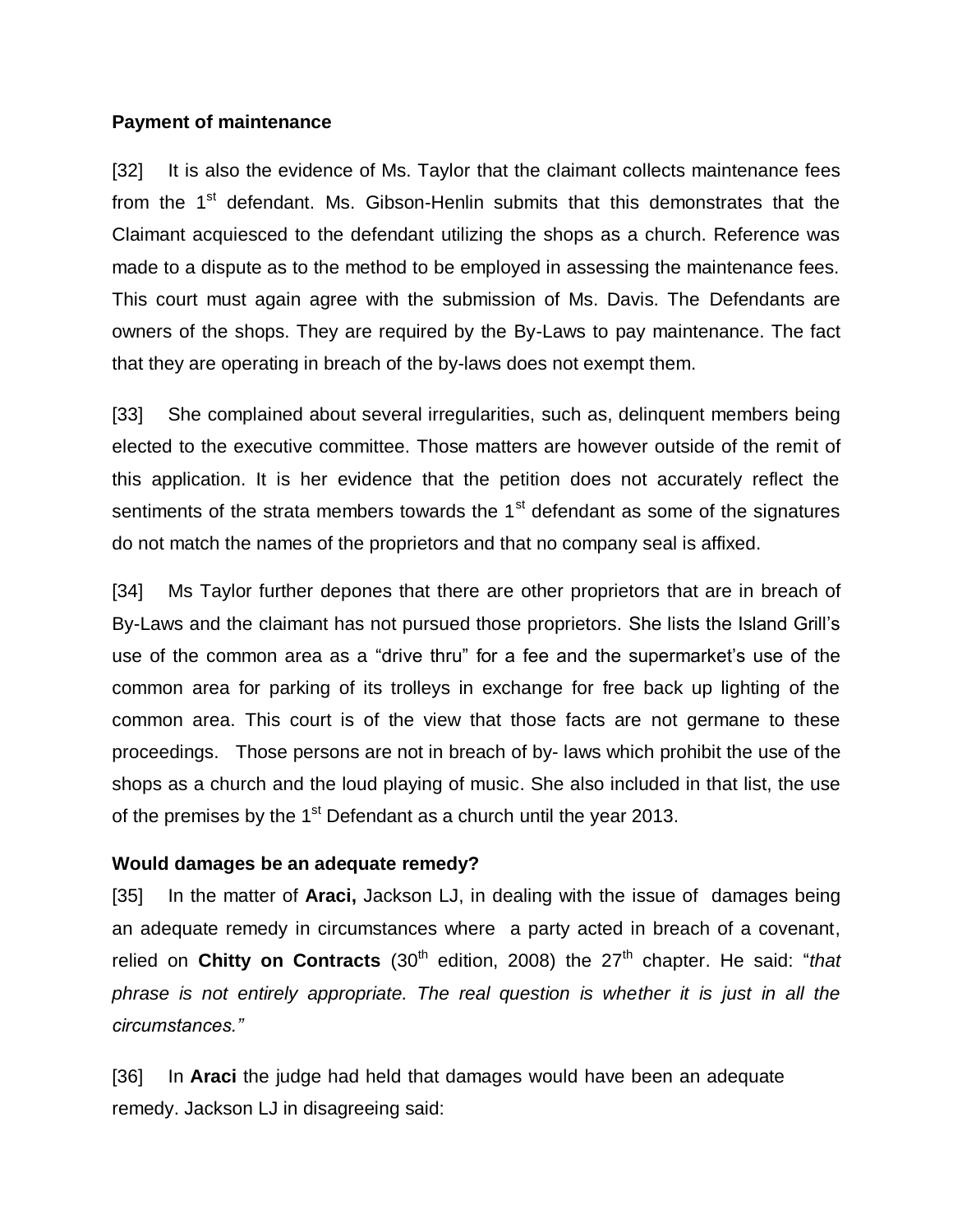*"First, the judge erred in law in holding that damages would be an adequate remedy. Secondly, although weight must be a matter for the trial judge not this court, in my view, the various factors identified by the judge are not capable of justifying refusal of relief in a clear case such as this.*

*The defendant voluntarily entered into a contract for substantial reward containing both positive and negative obligations. There is nothing special about the world of racing which entitles the major players to act in flagrant breach of contract. The defendant has promised in the context of a commercial agreement that he will not compete against Native Khan in the Derby this afternoon. In my view, the promise should be enforced."*

# [37] At paragraph 70, Elias LJ opined:

*"So the question becomes whether the injunction should be granted*  following the trial. There were two reasons relied upon by the judge why it *should not. First, he considered that damages would be an adequate remedy. However, that is not generally a relevant consideration when the injunction restrains the breach of a negative covenant. The court is, by granting the injunction simply enforcing what the parties have agreed: [see the discussion in Chitty on Contracts, 30th Edition, para 27-060]. Exceptionally, an injunction may be refused if it would be oppressive to the defendant to grant it, but it can hardly be said to be oppressive to prevent Mr. Fallon from acting in cynical disregard of the obligations he has voluntarily undertaken."* 

[38] In the instant case, the 1<sup>st</sup> defendant purchased lots which use is governed by bylaws. The said strata lots being registered, the 1st defendant is therefore fixed with notice of the by-laws and is deemed to know that its operation is contrary to the By-Laws. By purchasing the said shops, it therefore agreed to use the said lots in accordance with the By-Laws. The church, similiarly cannot therefore act in '*cynical disregard*" of the rules.

# **Are there special circumstances which should cause the court to withhold the relief?**

[39] An important consideration is whether there are special circumstances which would cause the court to withhold the relief sought by the claimants. It is Ms. Taylor's evidence that: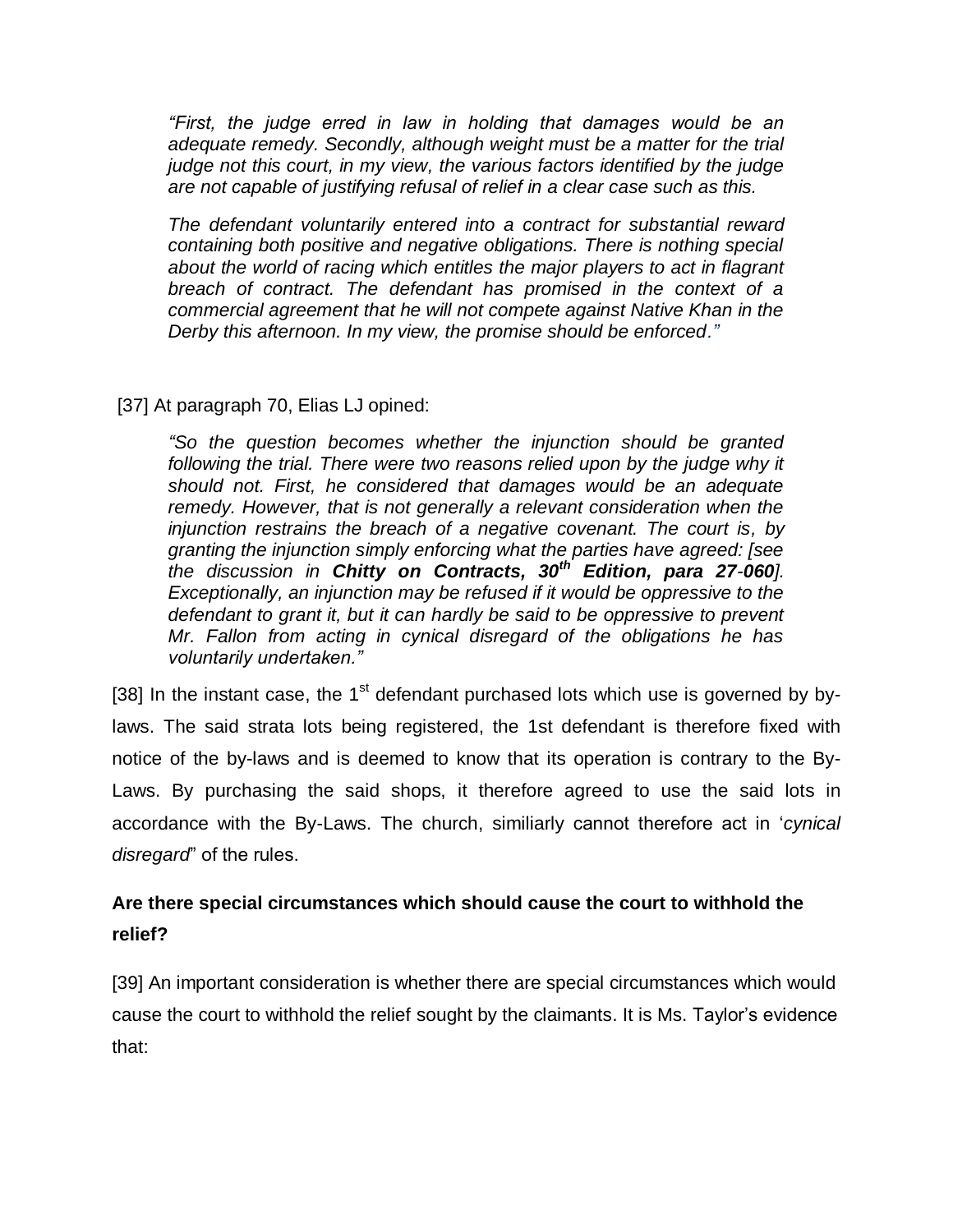"*The 1st defendant has settled in the mall. Its congregation is accustomed to that location. Forcing it to move would jeopardize its operations and cause it to lose some of its congregation*."

The claimants however complain of hardship they are experiencing as a consequence of the 1<sup>st</sup> defendant's operation as a church.

# **The parking issue**

[40] Dr. Lasisi's and Mrs. Lee Hendrickson's evidence is that the church's operation has grown exponentially and has become a nuisance to them and to the other proprietors. Church meetings are held on Mondays, Wednesday, some Fridays and every Sunday. Sunday service begins at 10:00 am and ends at 2:00 pm. The other meetings begin at 6:00pm and continue until very late in the night. Their evidence is that few of the businesses in the mall close at 5: p.m. Most businesses close at 8 p.m. Mondays to Thursday and at 9:pm on Fridays and Saturdays. Island Grill remains open much later. The supermarket, the pharmacy and a few other shops are open at the same time the church operates on Sundays. .

[41] A serious problem with parking has resulted. There are approximately 150 parking spaces which are part of the common property. On the days the church operates, a large number of the congregation parks on the common property for several hours. This results in the area becoming congested for hours which discourages customers who are unable to find parking. Business is stifled as a result.

[42] Since 2008, with the increased activities of the church, there has been a remarkable drop in their earnings, as sales decrease at the times the church operates particularly on Sundays and during the Christmas. Prior to 2008, during the month of December, before the church's popularity grew, their earnings were significantly higher. As a result of the church's increased activities, some businesses that operated on Sundays have decided to close on those days because of the operations of the church. Prior to 2008, during the month of December most businesses were opened on Sundays, however during that period the 1<sup>st</sup> defendant increased its operations; many proprietors have had to close on Sundays because of the parking problem created by the church.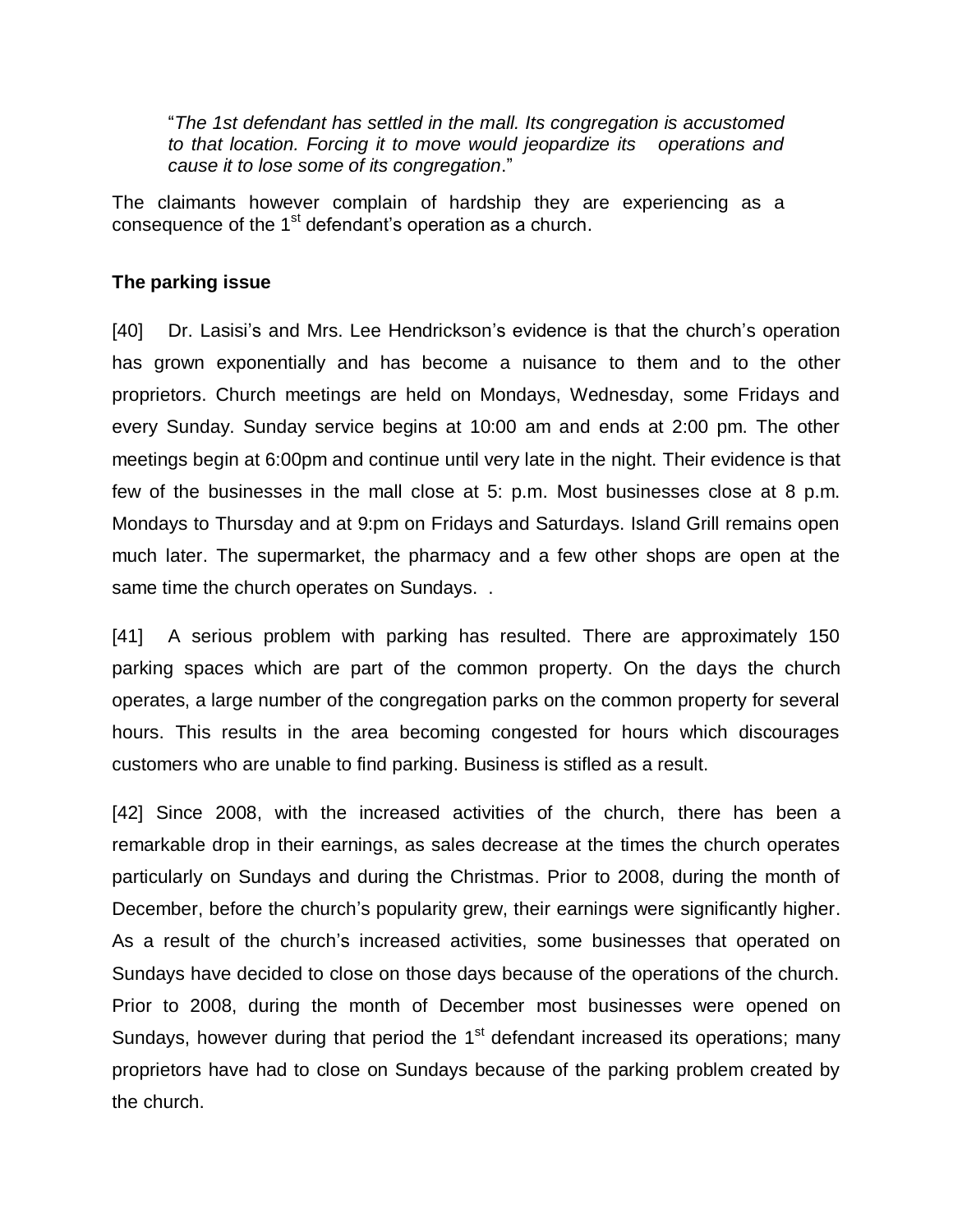[43] The proprietors have consequently suffered significant losses and are suffering hardship as a result of poor business created by the operation of the church. They also complain that the ushers and security personnel employed by the church to regulate and police the traffic create additional problems as they insist on using the spaces reserved after they have utilized all the other parking spaces.

[44] Ms. Taylor's evidence is that the claimant's assertion that the church's growth has affected the claimant cannot be substantiated. According to her, the 1<sup>st</sup> defendant's activities on Mondays, Wednesdays and Fridays commence after the shops close at 5 pm so there is no conflict. Further, on those days, the number of attendees is reduced. Businesses have remained steady and obtain support from the church members. Many of their members frequent the supermarket and the pharmacy. Any change in the level of economic activity is attributable to the difficult economic climate and not to the presence of the church.

[45] Dr. Lasisi's and Mrs. Lee- Hendrickson's evidence however, is that they are aware of the existence of several premises which are suitable for housing church activities. According to them, large warehouses and houses are often advertised in the Gleaner newspaper. It is their opinion that those buildings can be modified for the operations of a church.

[46] They also complain that the church is on the second floor of the building and the stomping of the congregants' feet is disturbing the proprietors who operate below. The meetings and services are very noisy because of the loud singing, preaching, foot stomping, and amplification of musical instruments and singing and screaming in other languages. Those complaints have not been countered by the defendants except for Ms. Taylor's averment that the  $1<sup>st</sup>$  defendant has sound proofed the church. Dr. Lasisi and Mrs. Lee Hendrickson have however deponed that if they (the  $1<sup>st</sup>$  defendant) have indeed soundproofed the said lots, such soundproofing is ineffective.

#### **Ruling**

[47] The court, in determining how to exercise its discretion, must also consider the hardship being suffered by the occupants of the lots immediately below the church as a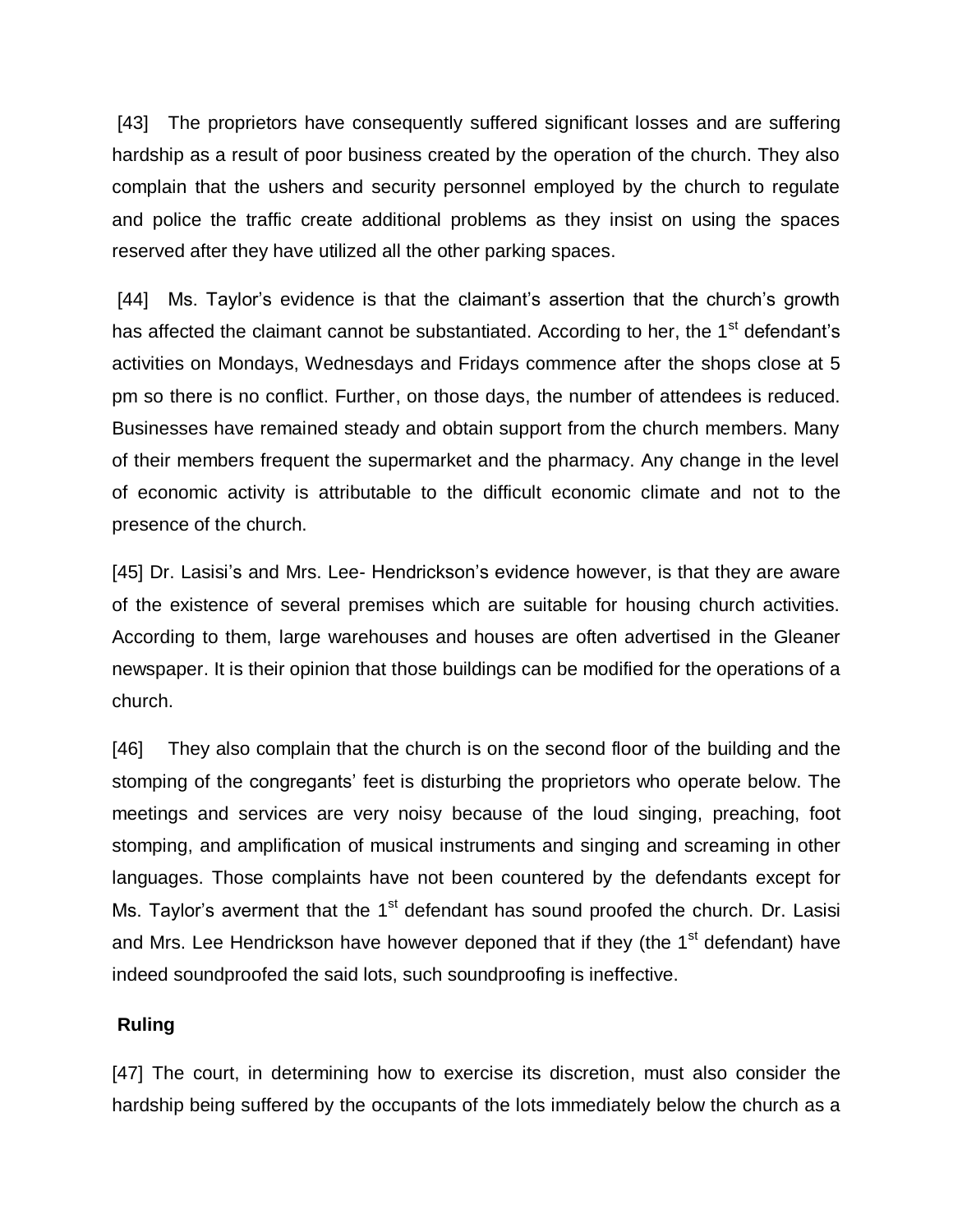result of the alleged behavior. In **Olint**, Lord Hoffman opined that the underlying principle in determining whether to grant or to withhold the relief is, "*that the court should take whichever course seems likely to cause the least irremediable prejudice to one party or other."* The paramount consideration in determining how to exercise my discretion is which party is likely to suffer injustice by granting or withholding the relief. In this court's judgment, the consequences of the claimants' assertion that the parking situation has affected their ability to earn and the hardship being suffered by them as a result of the noise created by the church are far more serious than the church losing some of its members. The church's population increased rapidly at its present location. It is quite likely that with the church's popularity it will encounter little difficulty increasing its numbers at a location more conducive to its operations.

[48] Of importance is the fact that the mall is a commercial complex in which the proprietors have invested and are now at risk of losing the benefit of their investment. Should the court withhold the granting of the injunction and they succeed at trial it is likely to result in further hardship to the claimant. Upon weighing the various matters that have been submitted for the court's consideration, it is the view of the court that the likelihood of injustice occurring as a consequence of the remedy being withheld is greater than its refusal.

#### **The likelihood of the injunction being wrongly granted**

[49]Hoffman LJ in **Olint** said:

"*What is required in each case is to examine what on the particular facts of the case the consequence of the granting or withholding of the injunction is likely to be. If it appears that the injunction is likely to cause irremediable prejudice to the defendant, a court may be reluctant to grant it /unless satisfied that the chances that it will turn out to have been wrongly granted are low*."

The defendants are in breach of several by-laws. The averments of Ms. Taylor regarding the claimant's delay and acquiescence are in this court's view tenuous.

In the circumstances:

The Defendants, their servants/and or agents are restrained from operating the strata lots numbered 24, 27, 28, 29, and 30 being the strata lots registered at